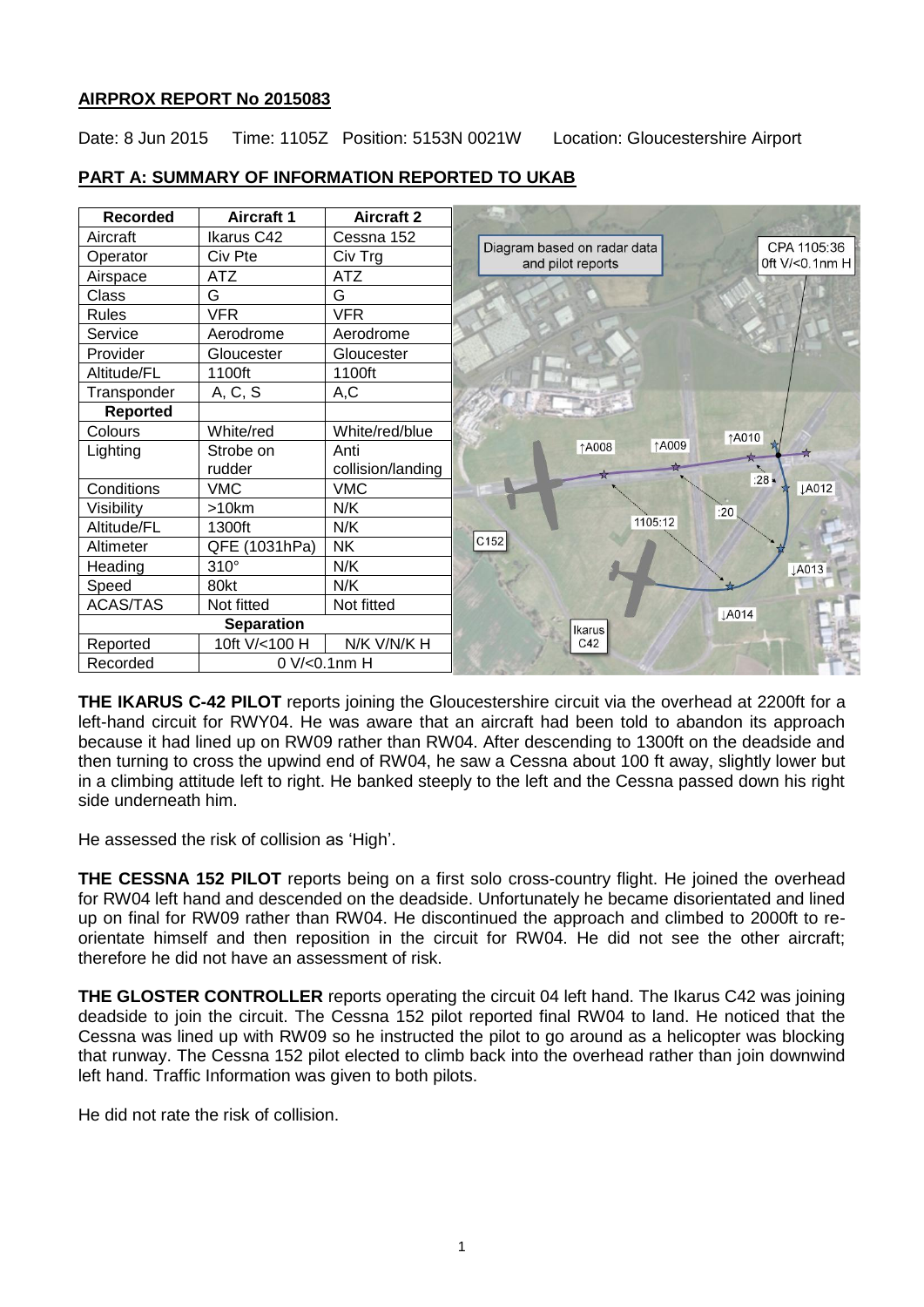# **Factual Background**

The Gloucestershire weather at the time was:

EGBJ 081050Z 01007KT 9999 SCT040 16/05 Q1035

## **Analysis and Investigation**

## **CAA ATSI**

ATSI had access to both pilot reports, the controller report, the Swanwick Area Radar recording and recordings of the Gloster Tower and Approach frequencies. The C152 was a student pilot. The C42 was approaching Gloucester from the south. Both aircraft initially contacted Gloster Approach and received a Basic Service.

Just prior to the radio recording (which started at 1053:00) the C152 made contact with Gloster Approach on 128.55. At 1053:04 a Basic Service was agreed with the C152 and the pilot was advised that the runway had just changed to RW04 (from RW09). The C152 was cleared for a standard overhead join and told to report at 3nm from Gloucester.

At 1056:50 the C42 contacted Gloster Approach and a Basic Service was agreed. The C42 was cleared for a standard overhead join and told to report at 3nm from Gloucester. At 1059:30 the C152 reported 3nm and was instructed to contact Gloster Tower.

At 1100:18 the C152 contacted Gloster Tower and was instructed to report downwind left for RW04. The pilot replied "report downwind". At 1100:31 the C42 reported at 4nm from Gloster and was instructed to contact Gloster Tower. At 1102:40 the C42 reported 2nm to run to the overhead and was instructed to join downwind left for RW04.

At 1102:52 the C152 pilot reported downwind and then, at 1103:58, reported finals. The controller then advised the C152 to Go-around because the pilot was on finals for RW09 and there was helicopter traffic in the circuit. The controller – knowing that the pilot was a student – offered the pilot a choice of returning to the overhead for a deadside join again, or positioning downwind for RW04. The pilot elected to climb back into the overhead. At 1104:47 the controller passed traffic information to the C42 about the C152. The C42 reported descending on the deadside. The controller immediately gave traffic information to the C152 about the C42.

CPA occurred between 1105:30 (Figure 1) and 1105:34 (Figure 2).



Figure 1 – (Swanwick MRT at 1105:30) The C152 was heading east and indicating 1000ft, the C42 was in a left turn and indicating 1200ft.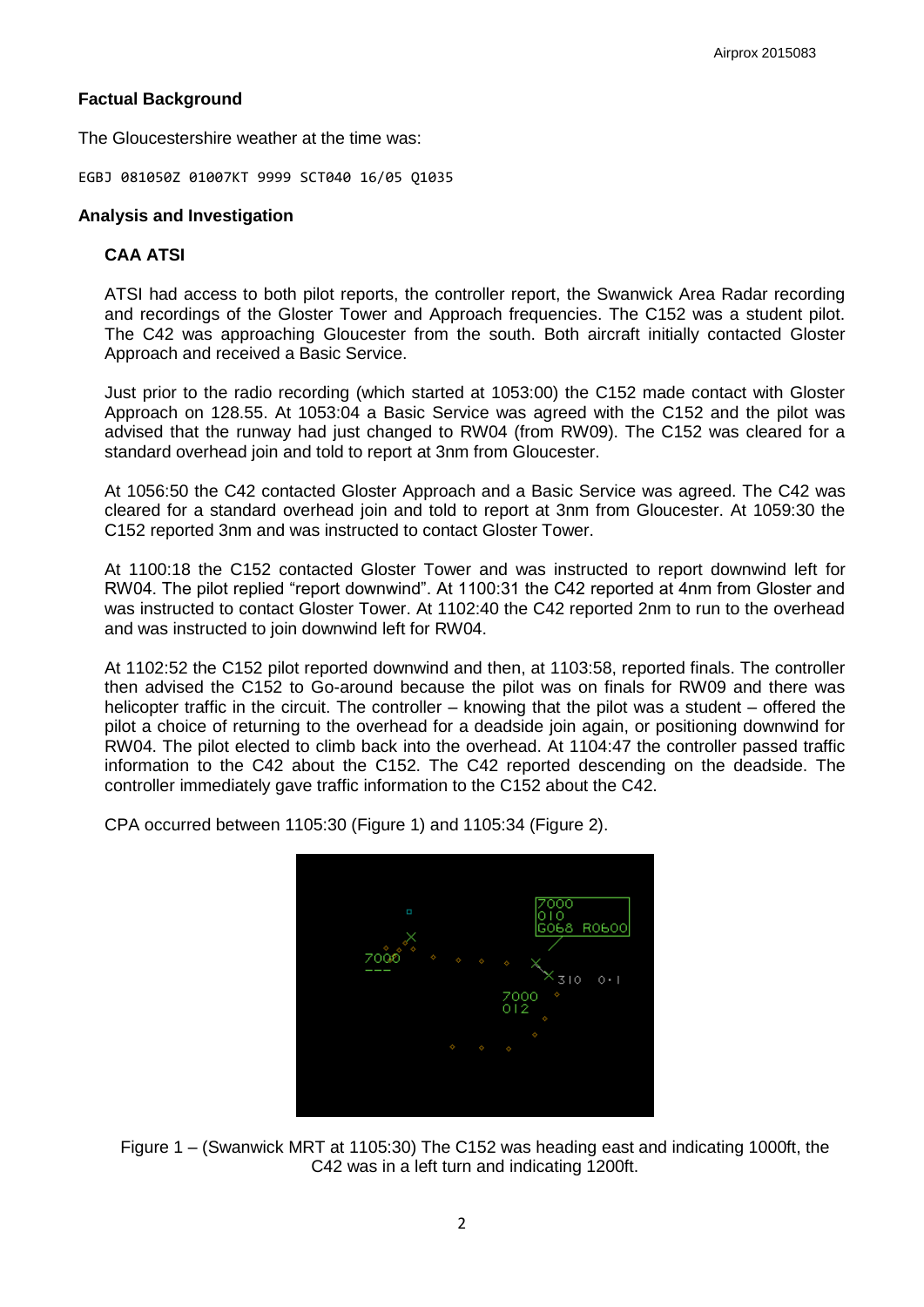

Figure 2 - (Swanwick MRT 1105:34) The C152 was the easterly of the two contacts.

Aerodrome Control shall issue information and instructions to aircraft under its control to achieve a safe orderly and expeditious flow of air traffic....<sup>1</sup>

Aerodrome Control is not solely responsible for the prevention of collisions. Pilots and vehicle drivers must also fulfil their own responsibilities in accordance with the Rules of the Air.<sup>2</sup>

## **UKAB Secretariat**

Both pilots shared an equal responsibility for not flying into such proximity as to create a collision hazard<sup>3</sup>. An aircraft operated on or in the vicinity of an aerodrome shall<sup>4</sup>:

- (a) observe other aerodrome traffic for the purpose of avoiding collision;
- (b) conform with or avoid the pattern of traffic formed by other aircraft in operation;

## **Summary**

An Airprox was reported on Monday  $8<sup>th</sup>$  June 2015 when a Cessna 152 and an Ikarus C42 flew into proximity in the circuit at Gloucestershire Airport. Both aircraft were operating VFR in VMC under an Aerodrome Control Service from Gloucester Tower. The C152 was going around and climbing into the overhead having made an approach to RW09 by mistake; the C42 was approaching the upwind threshold whilst conducting an overhead join for RW04.

## **PART B: SUMMARY OF THE BOARD'S DISCUSSIONS**

Information available consisted of reports from the pilots of both aircraft, transcripts of the relevant RT frequencies, radar photographs/video recordings, reports from the air traffic controllers involved and reports from the appropriate ATC and operating authorities.

The Board first turned their attention to the actions of the pilots concerned. They noted that the C152 pilot had joined the circuit from an overhead join just after the runways had been changed from 09 to 04. He was correctly using a 'Student' callsign to alert others of his status, and ATC were aware. Members commented that it was unfortunate that he made an error by positioning on final for the wrong runway, but they agreed that he complied quickly with ATC instructions to commence a goaround and, when given the choice, made a sound decision to climb back into the overhead and reorientate himself as to the runway layout of an airfield unfamiliar. GA members commented that at this stage the student would no doubt have been flustered, and they speculated that his lookout and

 $\overline{\phantom{a}}$ 

 $1$  CAP 493 Section 2 Chapter 1 2.1

 $^2$  CAP 493 Section 2 Chapter 1 2.1 (Note)

SERA 3205, Proximity.

<sup>&</sup>lt;sup>4</sup> SERA.3225, Operation on and in the vicinity of an aerodrome.